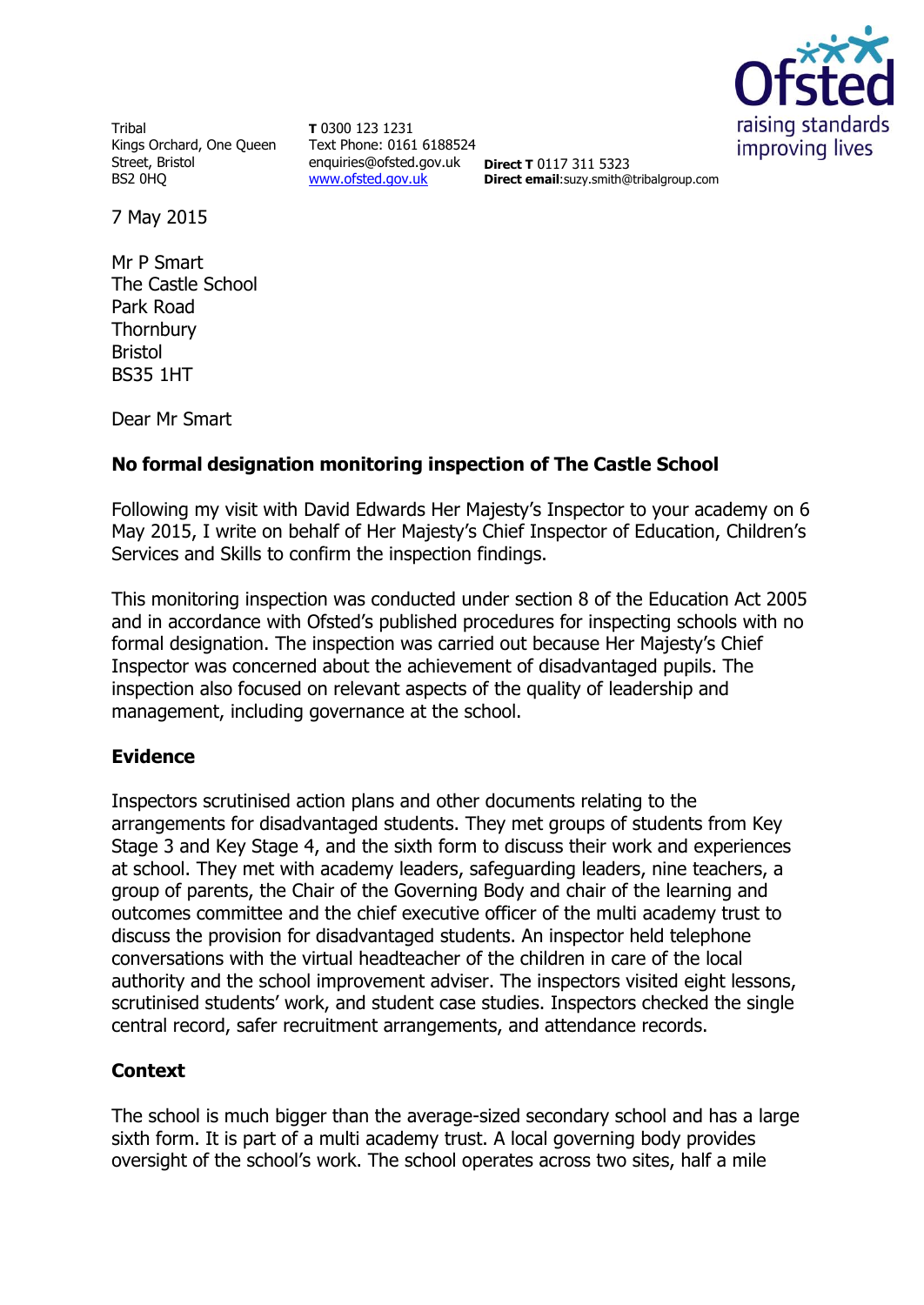

apart, with the smaller site primarily serving as a sixth form centre. The school converted to an academy in March 2013. The headteacher was appointed in September 2014. Students are mostly White British. The proportion known to be eligible for free school meals is below average at around 10%. The proportion of disabled students and those with special educational needs is broadly average.

### **Main findings**

You demonstrate absolute commitment to ensuring the same high level of achievement for disadvantaged students as of all others. Staff, governors, local authority officers and local business leaders are galvanised to make the achievement of this group their number one priority. You have directly challenged them to adjust their systems and processes to meet the needs of disadvantaged students. The impact on the students' attitudes to learning, their academic achievement, access to education and aspirations are improving quickly. Good practice in meeting these students' needs is embedded into the life of the school and is benefiting all students.

Your action plan has clear priorities for improvement drawn from a broad evidence base. This usefully includes case studies of individual students and the analysis of how students have achieved in each subject in recent years. The rationale behind each priority is clearly understood and the checks that actions are securing the desired impact, in the short term and long term, are reliable. The academy trust board maintains effective strategic oversight of the developments.

The arrangements for collecting data on students' progress have been sharpened up. You insist that year group leaders and subject leaders review and analyse the academic achievements of disadvantaged students at regular intervals. These leaders meet with you to explain where there are successes and how to develop provision. By all accounts these meetings are challenging and the urgency to get immediate improvement is clear to all.

The recording system does not capture adequately the gaps disadvantaged students have in their subject knowledge and skills. The records do not make clear, attainment in all aspects of literacy or the extent of students' fluency in mathematics. Many of these gaps have occurred because of missed schooling, some weaker teaching and past underachievement in lessons. Some of these gaps are being tackled through additional lessons and additional help provided in lessons by adults, but this is not systematic and still leaves too much to chance.

The tracking systems are being effectively expanded to ensure staff have all the information on students' needs and how to meet these. Leaders are working closely with the local authority and carers to collect comprehensive information about the children in care of the local authority. The student mentor puts this information to good use to help target students' attendance and manage student anxiety. Gathering this information has engaged all staff, including those working with vulnerable students, into strategic decision making. For example, an audit into the personal, social, health and economic development of disadvantaged students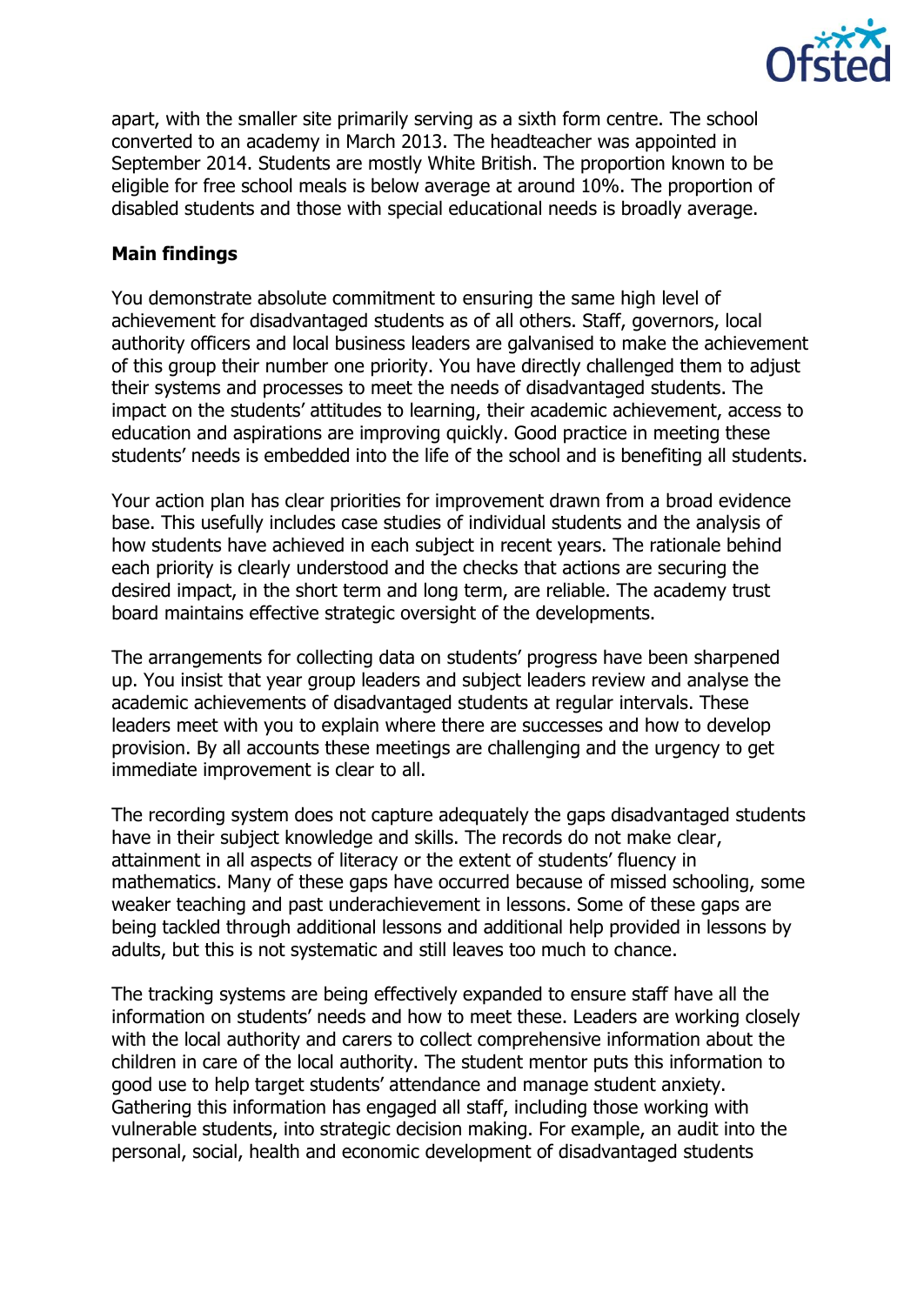

prompted a particular piece of work to address the gaps in their awareness of online grooming.

There are common features in all the lessons observed during the visit that benefit the learning of disadvantaged students. These reflect the improvements you sought following an extensive review of the learning of this group of students in autumn 2014. That report captures clearly where teaching must improve if the learning is to be of the highest quality for this group, no matter what their starting points. A programme of professional development and sharing of best practice is improving the quality of teaching.

The interactions between teachers and the disadvantaged students are not ensuring that teachers know how well the students are learning or maintaining a high enough level of engagement with the learning. There were some good examples of teachers involving disadvantaged students in discussions. In a mathematics lesson, the questions raised by the disadvantaged students helped the teacher recognise a misunderstanding. The teacher used the subsequent responses to steer some highly effective teaching that benefited all the students. This example is not yet typical.

Teachers prepare carefully for lessons, giving consideration to the resources the students require to help them. The provision of additional workbooks, so there are no excuses if they are left at home, is a good example of how teachers are tackling this barrier to learning. The teachers pay particular attention to the language on hand-outs and look to provide a variety of examples to help students identify the standard they are expected to reach in their work. Teachers are marking the work of these students closely and provide clear messages on how the students should improve in order to reach the high expectations set.

Teachers are managing behaviour in their lessons well. Effective information sharing results in teachers understanding students better than before. This, in turn, strengthens the relationships between student and teacher. There is a noticeable reduction in instances of poor behaviour resulting in missed lessons or exclusion from school.

There is targeted support from additional adults, who are well briefed by the teachers on the help to give and when to expect more independence. The extra adults are good at encouraging students to work collaboratively and this ensures greater engagement in the lesson for those who have found this hard previously.

The overall attendance, of disadvantaged students, for the last two years has been poor as it is significantly lower than that of other groups. It is improving and the gap between the attendance of disadvantaged students and their peers has closed to within five percentage points. Disadvantaged students are still more likely to miss school than others. There are too many 'stuck' cases and a few students still take too many days off school for reasons which are not fully explained.

Effective use is made of the pupil premium and bursaries for students attending the sixth form. The funds are used to provide extra lessons in literacy and numeracy,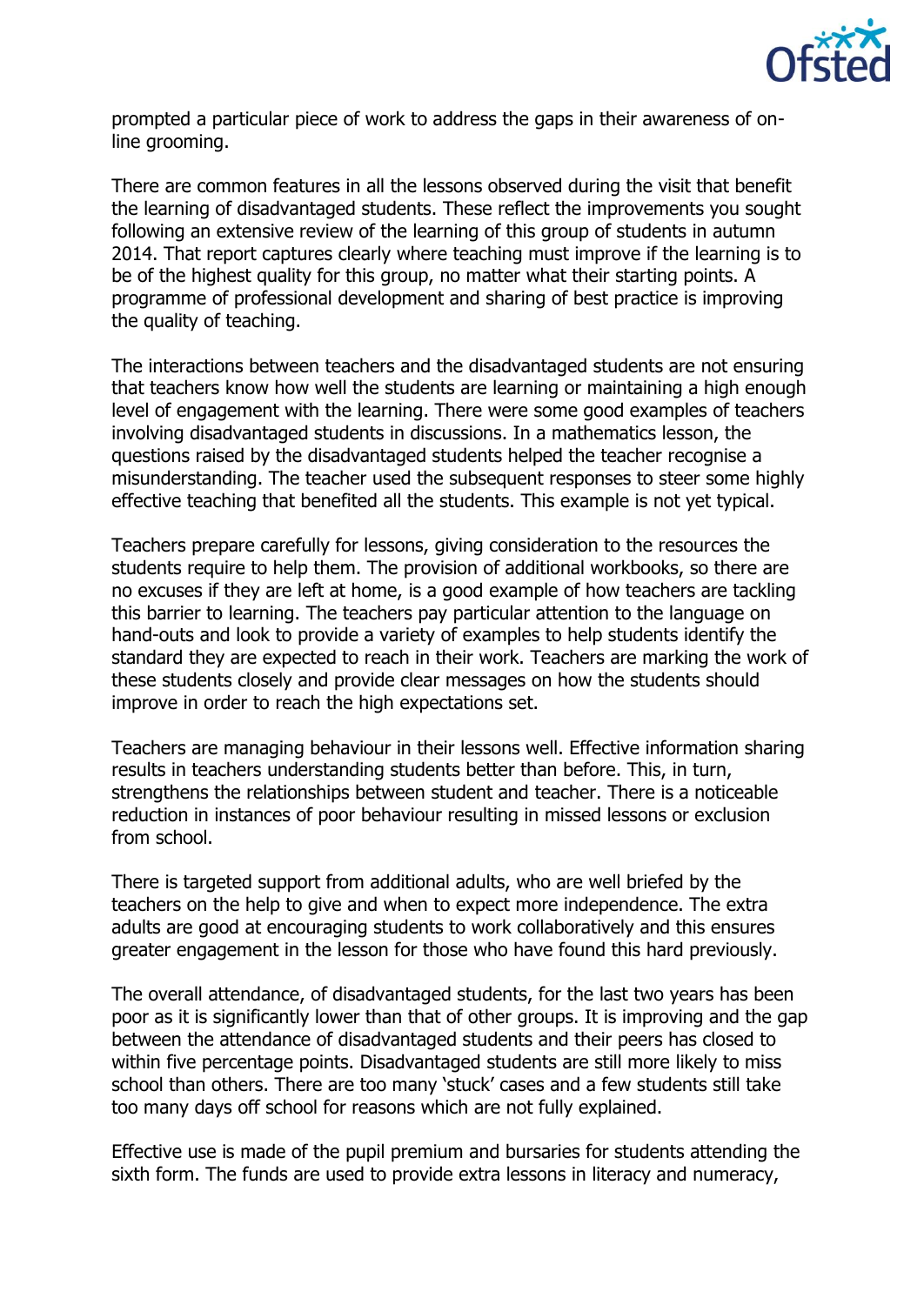

additional staffing, provision of clubs, uniform and travel costs. The students report the additional funding for activity days, trips and revision materials has helped relationships, engagement and attitude to school. You and the governor responsible for disadvantaged students are thoroughly checking at regular intervals on the impact of the spending to see if the students are benefiting academically and socially. Parents are kept informed of the additional provision that is being made for their child and are very positive about the impact it is having.

You have high expectations of the quality of transition between primary and secondary school and between secondary school and further education. Governors have supported you well in this, directing funding and giving of their own time to meet school leaders and business leaders to help improve the process. Students speak positively about how the programme of careers advice and independent guidance is meeting their needs, irrespective of their academic ability. More able disadvantaged students in Key Stage 4 are encouraged to aim for places at the top universities and funding is used to help this, for example with travel costs.

Strong links are being forged with primary schools to gain a fuller picture than before of disadvantaged students' experiences and interests. The links are proving beneficial in identifying the practice that has led to good progress for these students during their primary school years. This is helping the Year 7 leaders direct the students' mentors to help these students through their first year. The mentors are encouraging these students to manage their subject workloads, take part in the clubs and enrichment the school has to offer, and build links between home and school.

#### **External support**

The school improvement adviser for the multi academy trust has provided the guidance and expertise in reviewing all aspects of the provision for disadvantaged students. This helped the school evaluate accurately the reasons for this group of students' underachievement. Working closely alongside school leaders, the adviser regularly reviews the impact of developments, challenging the school to maintain the pace of change.

The local authority virtual headteacher for children in care has forged strong links with the school. This is enabling a successful transition programme for looked after students. The supervision of the arrangements by the local authority is very thorough.

Ten of the 40 local businesses that work with the school as premium partners have turned their attention to the future destinations of disadvantaged students. The group works with school leaders to create worthwhile and credible activities that broaden their experiences of work and education. The businesses play a significant role in helping disadvantaged students choose the right courses for future employment, as well as the experiences of preparing for interviews. They provide work experiences to disadvantaged students in Key Stage 4 and Key Stage 5 that are close to home, so minimising the travel arrangements. There are good examples